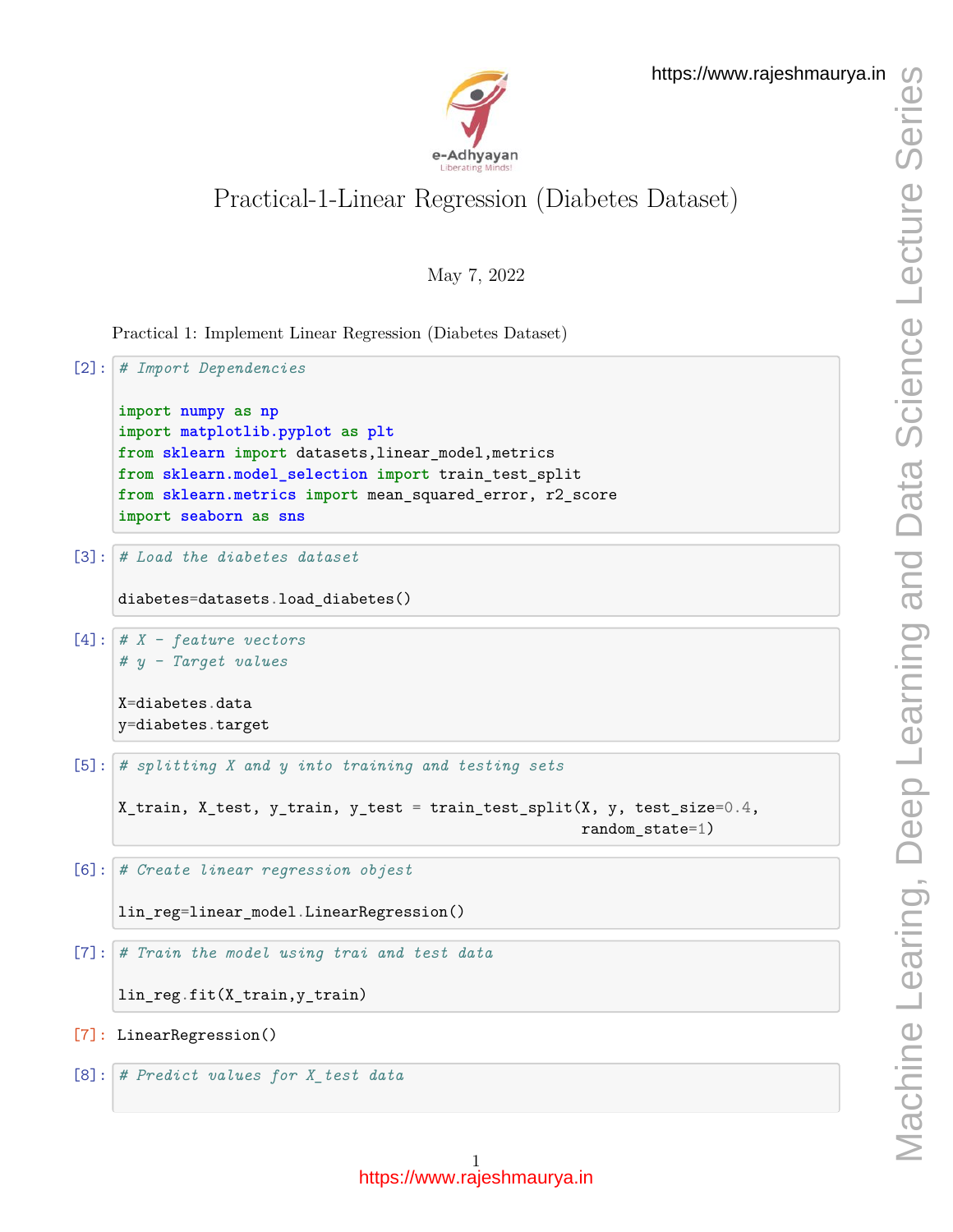```
https://www.rajeshmaurya.in
```

```
predicted = lin_reg.predict(X_test)
```

```
[9]: # Regression coefficients
```

```
print('\n Coefficients are:\n',lin_reg.coef_)
```
*# Intecept*

```
print('\nIntercept : ',lin_reg.intercept_)
```

```
# variance score: 1 means perfect prediction
```

```
print('Variance score: ',lin_reg.score(X_test, y_test))
```

```
Coefficients are:
```
[ -59.73663337 -215.62170919 599.92621335 291.96724002 -829.65206295 544.63994617 164.85191153 224.2392528 768.94426062 70.84982207]

Intercept : 152.89009028286725 Variance score: 0.4160439011127657

```
[10]: # Mean Squared Erroe
```

```
print("Mean squared error: %.2f\n"
      % mean_squared_error(y_test, predicted))
```

```
# Original data of X_test
```
 $expected = y_test$ 

Mean squared error: 2962.93

```
[11]: # Plot a graph for expected and predicted values
```

```
plt.title('Linear Regression ( DIABETS Dataset)')
plt.scatter(expected,predicted,c='b',marker='.',s=36)
plt.plot(np.linalg(0, 330, 100), np.linalg(0, 330, 100), '--r', linewidth=2)plt.show()
```